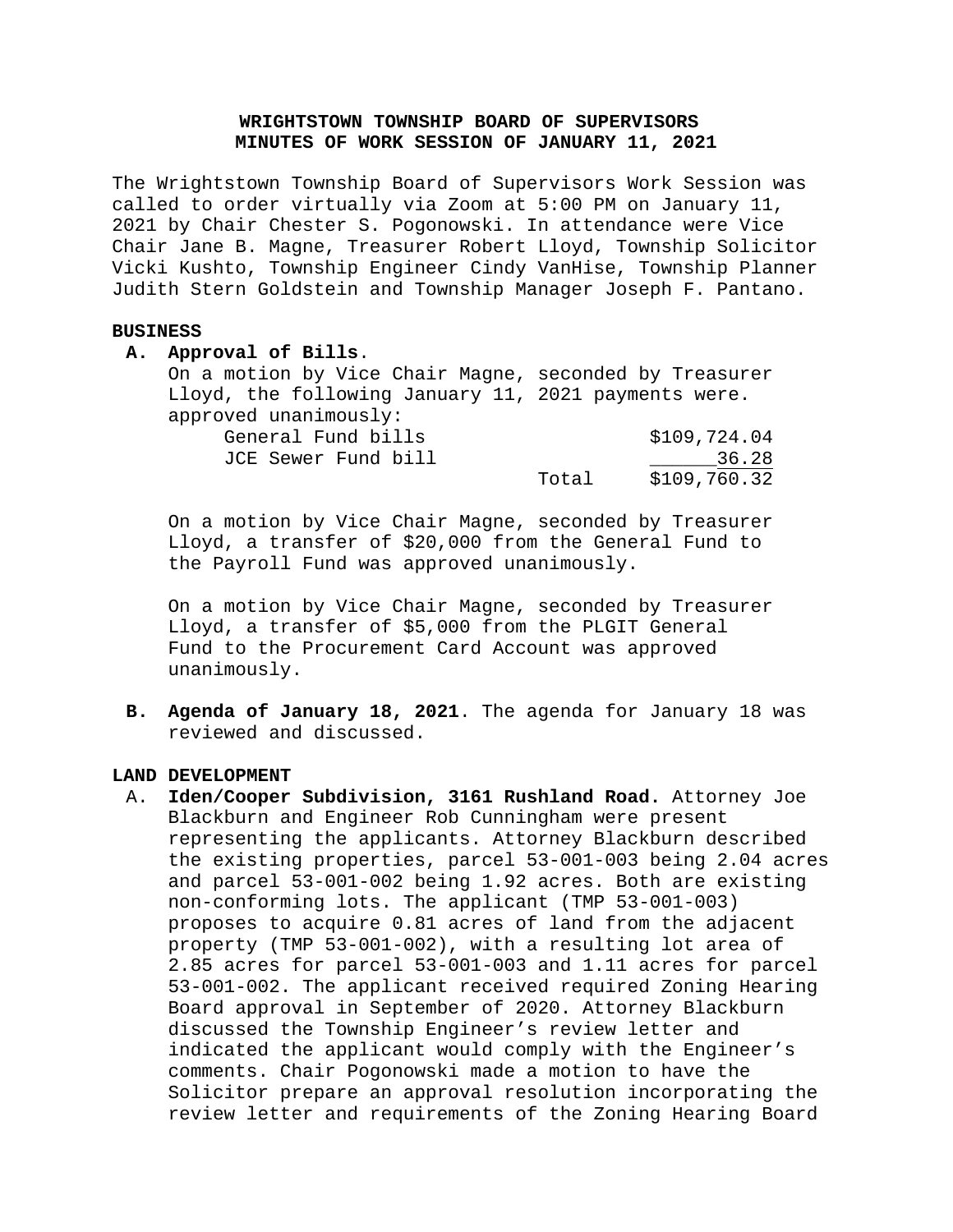decision**. The motion was** seconded by Treasurer Lloyd and approved unanimously.

B. **Dunkin Donuts, 811 Durham Road.** Applicant Joe Glassman, Attorney Paul Cohen, Engineer Jeff Beavan and Dave Herbert were present to discuss the Dunkin Donuts Land Development application. Attorney Cohen provided a brief history of the project. The applicant had received Zoning Hearing Board approval in 2018. The original Land Development application was submitted in February of 2019. There have been a number of resubmittals based on engineering reviews and public input. The main issues were stormwater runoff, lighting, noise and increased traffic. LED lighting would be reduced from 4000 Kelvin to 3000 Kelvin. The applicant will work with the Township to determine the appropriate lighting fixtures. Engineer Beavan discussed the CKS and Gilmore & Associates latest review letters and indicated the applicant would comply with the requirements. He reviewed waiver requests and zoning issues. There was extensive discussion on the fee-in-lieu-of charge for landscaping waivers. It was determined that a fee of \$33,500 would be required. There was public comment from several residents. Adjacent **Resident Barbera Beck** asked about details of the fencing, rain garden location and sound issues relating to the order station. The fencing proposed would be a 6-foot sound reducing fence. The location of the rain garden and the issue of standing water was discussed. **Resident Lynn Bowen** asked what was changed from the previous submission. Engineer Beavan discussed changes that included rain garden revisions to handle 6,700 cubic feet of runoff and underground storage to handle 9,500 cubic feet of runoff. Also discussed were the well location and possible draw down of the water table. **Resident Peg Clark** noted her concerns of water draw down and stormwater runoff on Park Avenue. **Resident Dickson Sorenson** discussed his concerns about the sound coming from the order station, flooding and lighting. The sound issue will be addressed with a sound reducing fence and the ordering speaker location. Lighting will be reduced from 4000 Kelvin to 3000 Kelvin. The Solicitor will prepare a plan approval resolution which will include the changes discussed and will be considered at the February 8 meeting.

**SOLICITOR'S REPORT**

There was none.

**SUPERVISORS' COMMENTS** There were none.